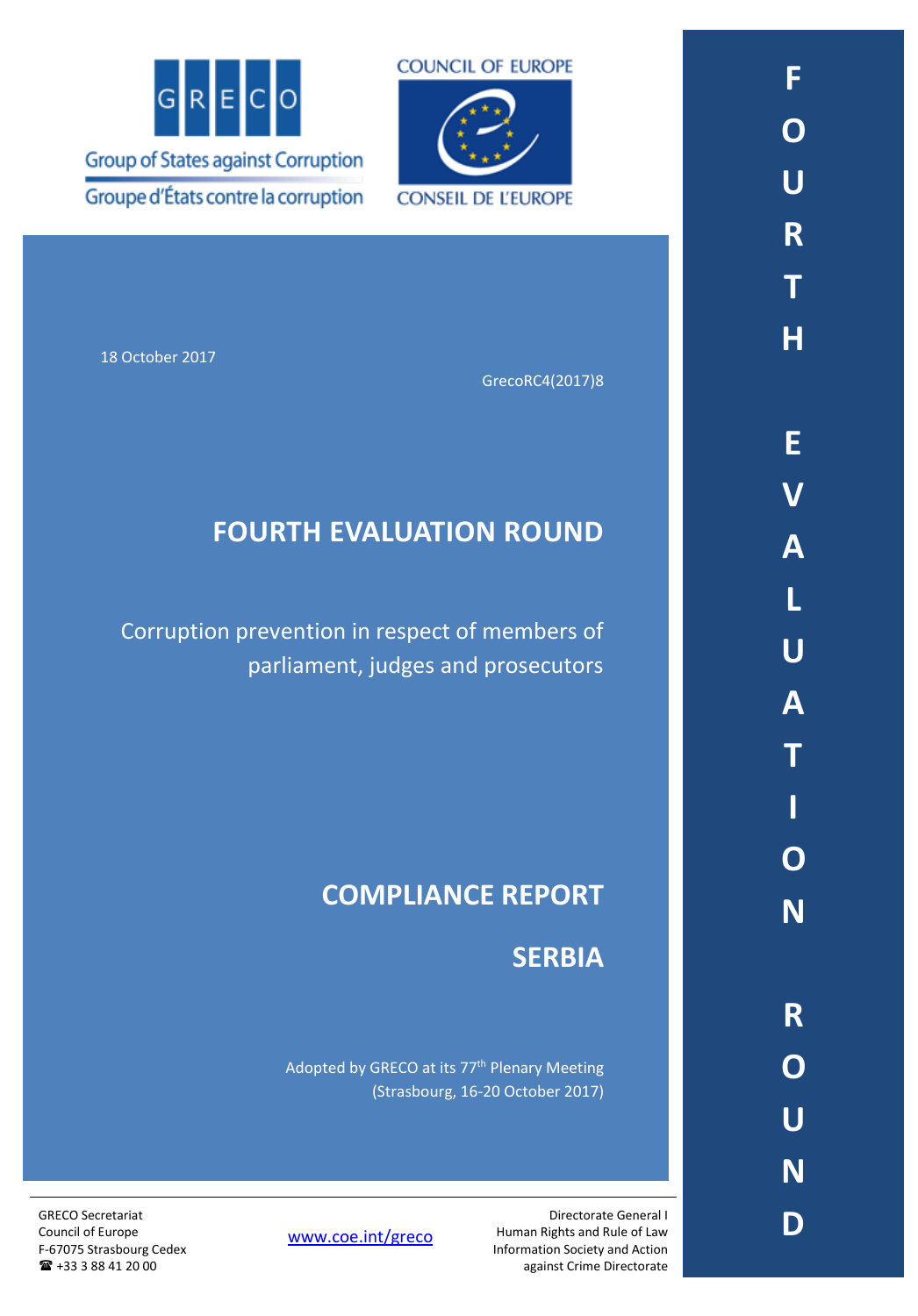## **I. INTRODUCTION**

- 1. The Compliance Report assesses the measures taken by the authorities of Serbia to implement the recommendations issued in the Fourth Round Evaluation Report on Serbia which was adopted at GRECO's 68<sup>th</sup> Plenary Meeting (19 June 2015) and made public on 2 July 2015, following authorisation by Serbia [\(Greco Eval IV Rep \(2014\)](https://rm.coe.int/CoERMPublicCommonSearchServices/DisplayDCTMContent?documentId=09000016806ca35d)  [8E](https://rm.coe.int/CoERMPublicCommonSearchServices/DisplayDCTMContent?documentId=09000016806ca35d)). GRECO's Fourth Evaluation Round deals with "Corruption prevention in respect of members of parliament, judges and prosecutors".
- 2. As required by GRECO's Rules of Procedure, the authorities of Serbia submitted a Situation Report on measures taken to implement the recommendations. This report was received on 1 April 2017 and served, together with the information submitted subsequently, as a basis for the Compliance Report.
- 3. GRECO selected Norway and Poland to appoint Rapporteurs for the compliance procedure. The Rapporteurs appointed were Mr Jens-Oscar NERGARD, Senior Adviser, Ministry of Local Government and Modernisation, on behalf of Norway and Ms Alicja KLAMCZYNSKA, Chief specialist, European and International Criminal Law Division, Legislation Department, Ministry of Justice, on behalf of Poland. They were assisted by GRECO's Secretariat in drawing up the Compliance Report.
- 4. The Compliance Report assesses the implementation of each individual recommendation contained in the Evaluation Report and establishes an overall appraisal of the level of the member's compliance with these recommendations. The implementation of any pending recommendation (partially or not implemented) will be assessed on the basis of a further Situation Report to be submitted by the authorities 18 months after the adoption of the present Compliance Report.

## **II. ANALYSIS**

- 5. GRECO addressed 13 recommendations to Serbia in its Evaluation Report. Compliance with these recommendations is dealt with below.
- 6. As a preliminary note, the authorities of Serbia stress that specific parts of GRECO recommendations call for amendments of the 2006 Constitution. According to the National Judicial Reform Strategy for the period 2013-2018, the constitutional reform is scheduled for the fourth quarter of 2017, based on a wide and inclusive consultation process, in line with European standards and bearing in mind recommendations of the Venice Commission. As a result, Serbia will be able to fulfil some parts of GRECO's recommendations only after these constitutional amendments have taken place.

*Corruption prevention in respect of members of parliament*

## **Recommendation i.**

- 7. *GRECO recommended that the transparency of the legislative process be further improved (i) by ensuring that draft legislation, amendments to such drafts and the* agendas and outcome of committee sittings are disclosed in a timely manner, that *adequate timeframes are in place for submitting amendments and that the urgent procedure is applied as an exception and not as a rule and (ii) by further developing the rules on public debates and public hearings and ensuring their implementation in practice.*
- 8. As regards the first part of the recommendation, the authorities explain that, in view of the concerns expressed by GRECO, special attention has been paid to ensure that all National Assembly Rules of Procedure are strictly adhered to in practice. The National Assembly's website is regularly updated with new content (both in Serbian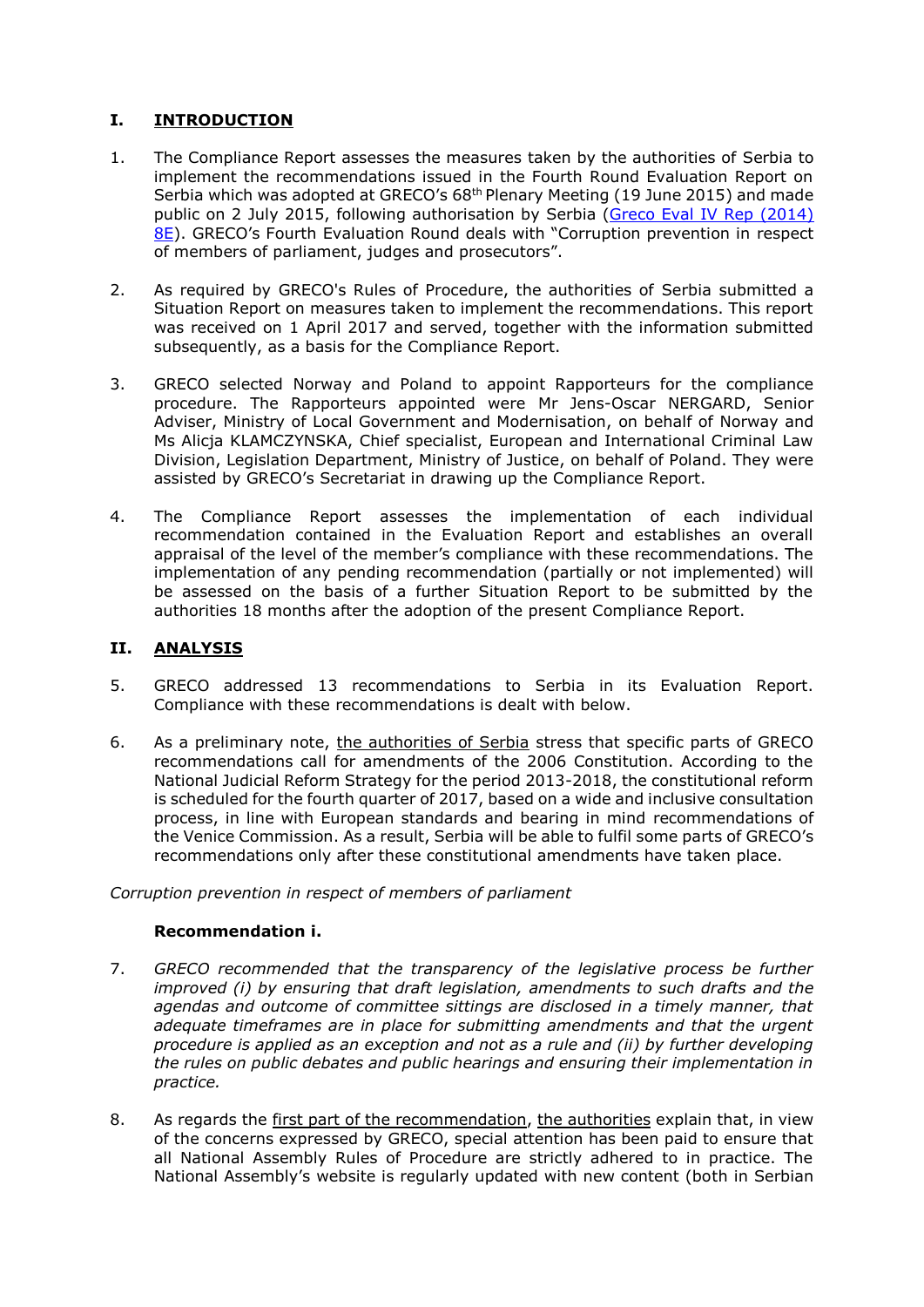and in English) aimed at informing the general public about the legislative process in a user friendly and easily accessible manner. All bills and other legislative proposals are uploaded online as soon as they enter the legislative procedure. Convocations to sessions and meetings are published immediately after they are convened. Reports, committee amendments and other documents are published as soon as the meetings are held. Minutes of the sessions of the National Assembly and its working bodies are published immediately upon their adoption. Stenographic notes of parliamentary session proceedings, results of the votes and all legislative acts enacted may be found on the Assembly's website.

- 9. In respect of amendments to bills, the authorities indicate that all legislative proposals and amendments to these proposals are entered into the e-parliament system (electronic document management system) as soon as they are formally submitted to the National Assembly. This has been the case since the beginning of 2012. From that moment onwards, all documents pertaining to the legislative procedure, including reports and opinions are filed electronically and may be accessed on the premises of the Assembly or remotely from a personal computer. The eparliament system is reserved for MPs and National Assembly staff.
- 10. Concerning timeframes for the submission of amendments and the urgent procedure, the authorities acknowledge that the 24 hour-period latest deadline during which urgent procedure amendment proposals may be proposed may seem short. However, they stress that MPs may refuse such proposals, which then remain in the regular legislative procedure and cannot be placed on the agenda of the National Assembly until the expiration of a 15-day deadline from the submission date. Moreover, the emergency procedure may only be applied in exceptional circumstances as indicated in art. 167 of the Rules of Procedure of the National Assembly – except when there is a clear exigency for fulfilling international obligations and harmonising domestic legislation with the EU *acquis*, which is the most frequent case in which this procedure is used in practice.
- 11. In 2015, 231 draft laws and other acts were submitted to the National Assembly for adoption by urgent procedure. The National Assembly adopted 315 acts in total, of which 182 in emergency procedure: 196 laws, 119 decisions and other acts. The authorities also provide several examples in which the proposal for use of the emergency procedure was not accepted by the National Assembly.
- 12. As regards the second part of the recommendation, the authorities recall that arts. 83 and 84 of the Rules of Procedure provide for the possibility to organise public hearings for various purposes connected to the legislative and oversight functions of the National Assembly. In 2015, 14 public hearings were held and in 2016, seven. It is to be noted, however, that early parliamentary elections were held in 2016 and the Assembly only carried out current and urgent tasks until the new legislature was constituted on 3 June 2016. Under the new legislature, several public hearings have already been held.
- 13. Transparency of the public hearings was enhanced by the creation in 2013 of a dedicated page on the National Assembly's website. It contains explanations, offers direct contact with the committees and the possibility for the public to suggest topics for future public hearings. Live transmission of all public hearings, an archive of previous broadcasts, a table with reports, agendas and annexes and a search option are provided for a total of 94 public hearings organised since November 2008.
- 14. The authorities finally submit that there is a rising tendency to organise committee meetings outside the National Assembly to cities throughout the country, in order to foster direct contacts between MPs and the public.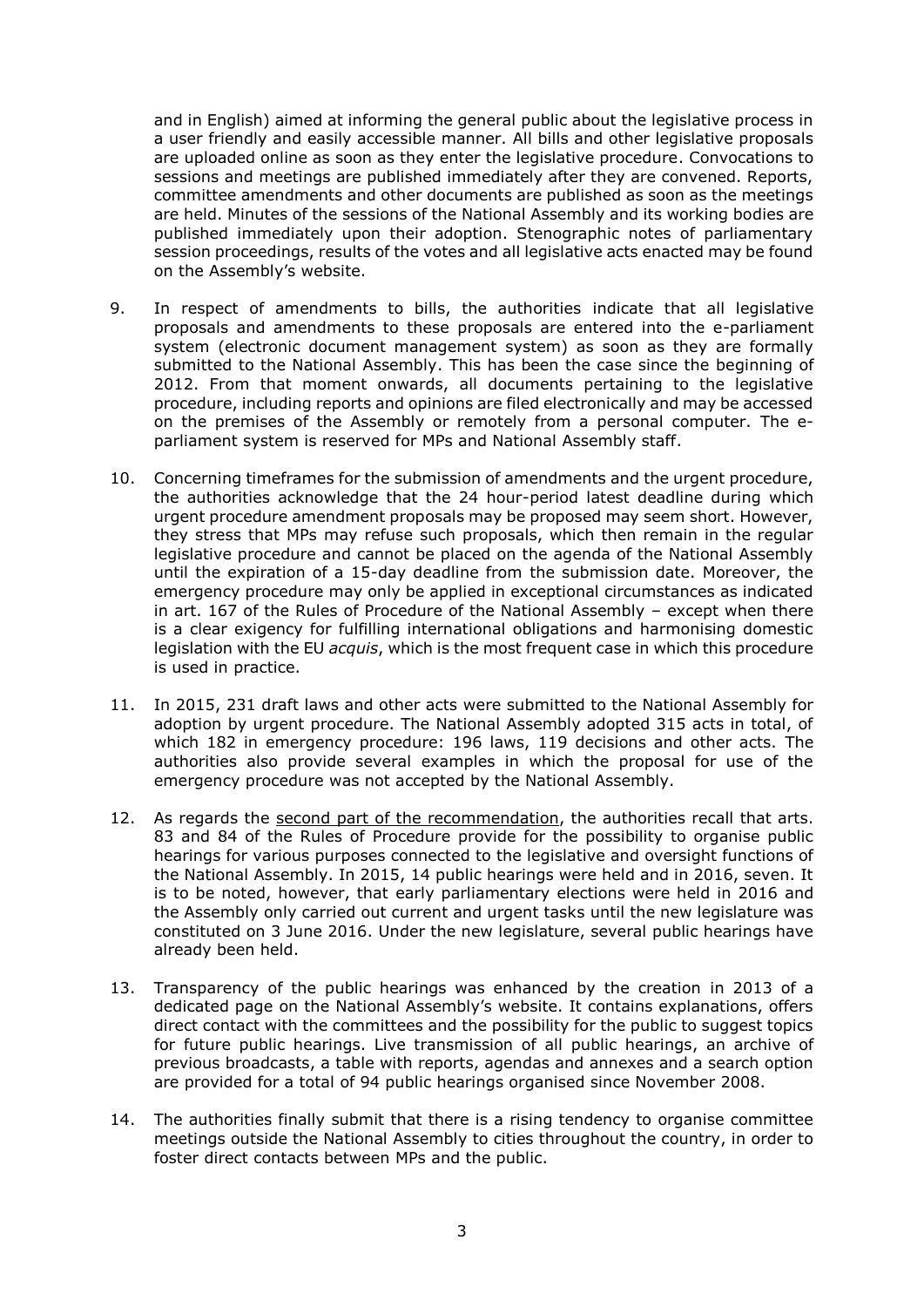- 15. As regards the first part of the recommendation, GRECO welcomes the attention paid by the authorities to the actual implementation of the existing Rules of Procedure of the National Assembly concerning timely publication of information on the legislative process. That said, a large majority of laws and decisions are still adopted under the emergency procedure, which in effect prevents timely information and participation in legislative work. According to the Rules of Procedure of the National Assembly, it is still possible and it is still the rule to a large extent, to present amendments up to 24 hours before the discussion in the emergency procedure and no additional safeguards have been introduced to either curb the use of this procedure or provide for new deadlines for submitting amendments. Thus, most of GRECO's concerns regarding this part of the recommendation remain valid and it is therefore to be regarded as partly implemented.
- 16. As regards the second part of the recommendation, GRECO welcomes the creation of a dedicated page on public hearings on the National Assembly's website and the tendency to organise committee meetings throughout the country. It recalls, however, that the recommendation calls for further development of the existing rules regarding both public hearings and public debates, as well as for ensuring their implementation. This has not yet taken place and this part of the recommendation is also only partly implemented.
- 17. GRECO concludes that recommendation i has been partly implemented.

## **Recommendation ii.**

- 18. *GRECO recommended (i) swiftly proceeding with the adoption of a Code of Conduct*  for members of parliament and ensuring that clear guidance is provided for the *avoidance and resolution of conflicts of interest and (ii) ensuring that the public is given easy access to the future Code and that it is effectively implemented in practice, including by raising awareness among members of parliament on the standards expected of them and by providing them with confidential counselling and dedicated training.*
- 19. The authorities explain that, for several reasons, the draft Code of Conduct referred to in the Evaluation Report is still pending for adoption. First, the current term of the National Assembly began, on 3 June 2016, and the new MPs needed time to become acquainted with the draft code which was prepared under the previous legislature. The draft also needed to be aligned with the activities set out in the negotiation process with the EU, as well as with other GRECO recommendations.
- 20. As compared to the version of the draft code assessed in the Evaluation Report, the new draft contains a provision for a second-degree authority, the High Ethical Council, to deal with objections to the decisions of the Ethics Council in its advisory and preventive role.
- 21. The authorities add that the future code of conduct is to be applied together with the Law on the National Assembly and its Rules of Procedure, as well as the Law on the Anti-Corruption Agency (LACA), which is expected to be adopted in the near future.
- 22. As regards the second part of the recommendation, the authorities explain that the Ethics Council will have to submit annual reports to the National Assembly, which will be published on the latter's website. Awareness-raising and training activities will also be planned after the code's adoption.
- 23. GRECO takes notes of the current advancement of the preparations towards the adoption of the draft Code of Conduct. As there does not seem to have been much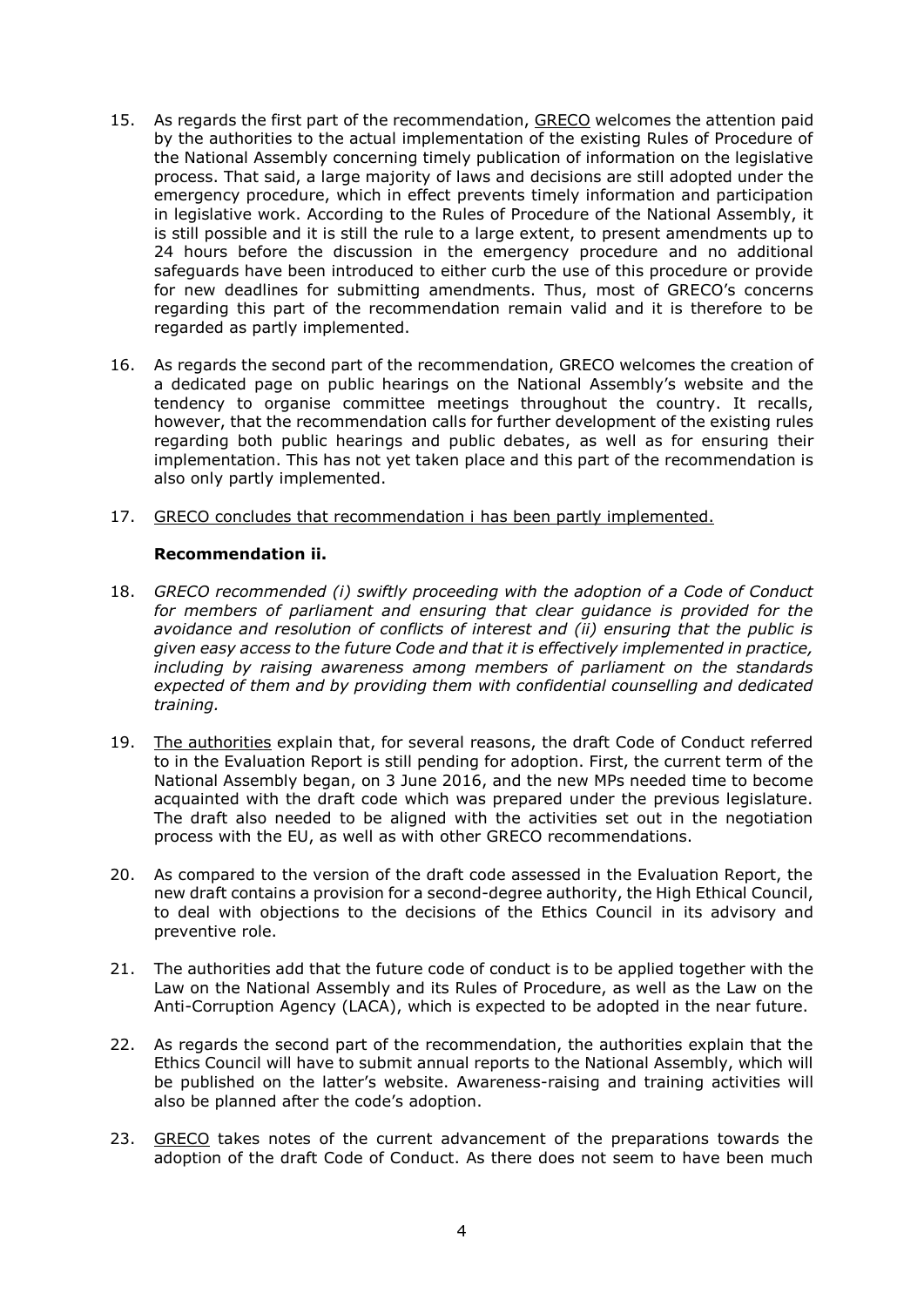progress since the adoption of the Evaluation Report, GRECO concludes that recommendation ii has not been implemented.

#### **Recommendation iii.**

- 24. *GRECO recommended introducing rules for members of parliament on how to interact with lobbyists and other third parties who seek to influence the parliamentary process and making such interactions more transparent.*
- 25. The authorities explain that there is no law regulating this matter in Serbia. A needsassessment analysis is currently being conducted with a view to drafting a new law on lobbying aimed at public officials – including MPs – during the second half of 2017. It is expected that this law will provide for a public register of lobbyists. GRECO analysis and recommendations will be duly taken into account during the drafting process.
- 26. Further to the future law's adoption, the National Assembly plans to consider the adoption of a special by-law, which would regulate specifically the issue of lobbying with regard to MPs in greater detail.
- 27. GRECO takes note of the National Assembly's intention to consider the adoption of specific rules regulating MPs' contacts with lobbying, which is precisely the point of the recommendation. It looks forward to assessing these rules in due course.
- 28. GRECO concludes that recommendation iii has not been implemented.

*Corruption prevention in respect of judges*

#### **Recommendation iv.**

- 29. *GRECO recommended (i) changing the composition of the High Judicial Council, in particular by excluding the National Assembly from the election of its members, providing that at least half its members are judges elected by their peers and abolishing the ex officio membership of representatives of the executive and legislative powers; (ii) taking appropriate measures to further develop the role of the High Judicial Council as a genuine self-governing body which acts in a pro-active and transparent manner.*
- 30. The authorities state that, as explained in the Evaluation Report, implementation of the first part of the recommendation requires amendments to the Constitution. According to the Action Plan on EU accession, constitutional reform is foreseen for the end of 2017. No progress towards implementation could therefore take place during the reporting period.
- 31. That said, as regards the composition of the High Judicial Council (HJC), the authorities point out that half of the members of the HJC are judges elected by their peers; six of the 11 members of the HJC must be judges, who are elected by the National Assembly. However, they are nominated by the HJC itself, following the result of an election by judges according to the Law on the HJC.
- 32. Concerning the second part of the recommendation, the authorities provide the following information: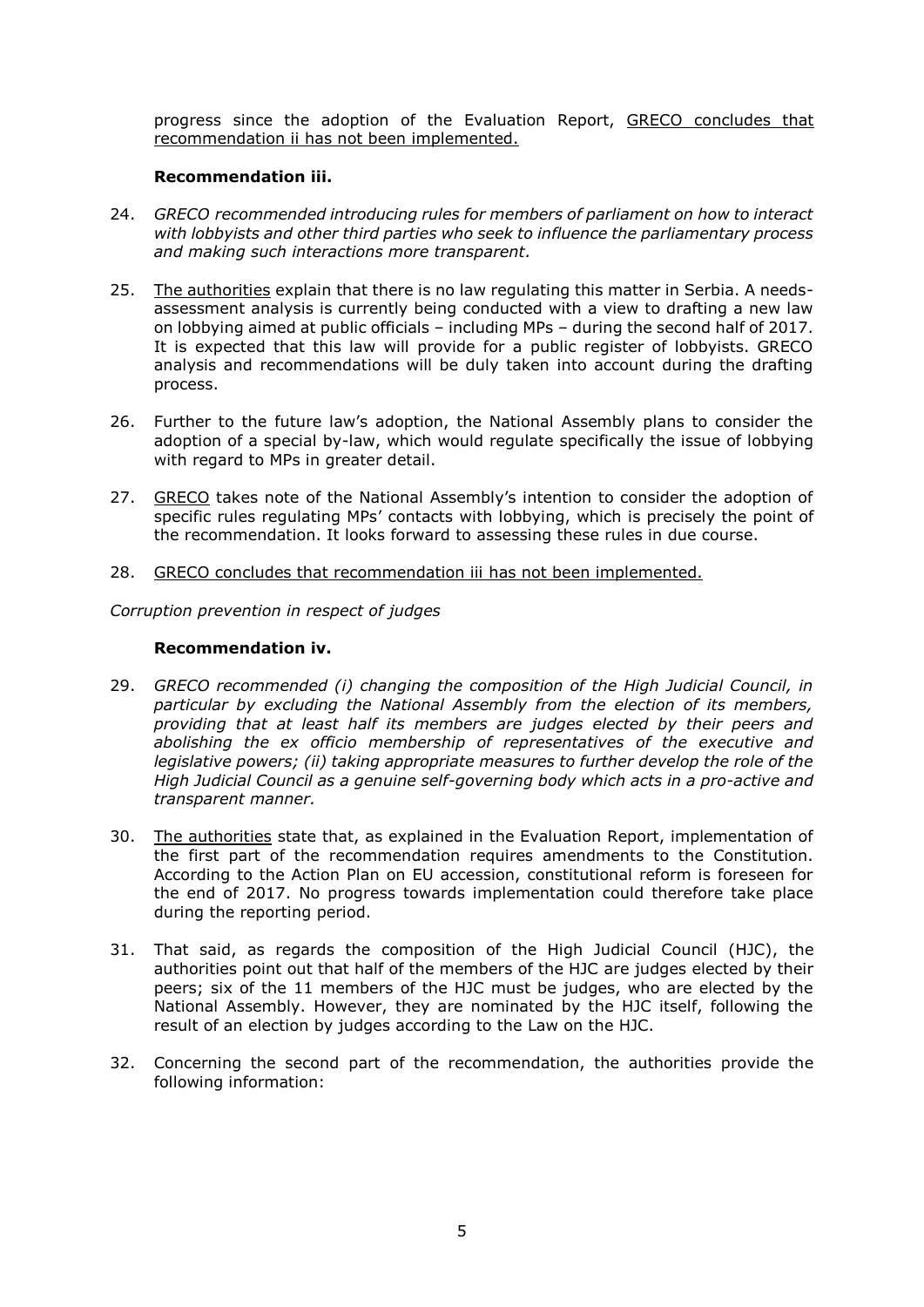- $\triangleright$  the Law on the HJC was amended on 21 December 2015. Amendments provide for public sittings of the HJC, reasoned decisions and publication of the HJC's decisions and progress reports on its website<sup>1</sup>;
- $\triangleright$  the HJC amended its Rules of Procedure accordingly on 13 January 2016. All agendas, minutes and decisions of the HJC's sessions, which are now public, are published on its website, along with a calendar of its activities;
- $\triangleright$  on 8 March 2016, the HJC adopted a Communication Strategy covering the period 2016-2018, both within the Council itself and between the Council on the one hand and the courts, the public and target groups on the other. It aims at making the work of the judiciary more accessible and transparent to the public;
- $\triangleright$  in response to GRECO's concern that judges are left on their own in case of public pressure, the HJC adopted, on 25 October 2016, a decision amending its Rules of Procedure, providing a clear procedure on necessary actions to be undertaken to publicly respond in case of undue political influence on the judiciary; it includes an obligation to issue public statements. Accordingly, the HJC issued for instance, on 24 February 2017, a statement concerning frequent media articles on sensitive family disputes which should be excluded from public attention;
- $\triangleright$  regarding GRECO's suggestion of a separate budget for the judiciary to be administered by the HJC, the National Assembly amended on 29 December 2016 the Law on Organisation of the Courts, which changed the deadline for transferring budgetary jurisdiction from the Ministry of Justice to the HJC. The new deadline is set for 1 January 2018;
- $\triangleright$  finally, GRECO's remark that an appropriate methodology was needed to measure workload among courts and judges, the HJC established a working group in order to draft a programme for a case weighting system, that will be used for a fair and uniform allocation and management of cases. This work is currently in progress.
- 33. As regards the first part of the recommendation, GRECO reiterates that changing the composition of the HJC is crucial to strengthening its independence and creating the conditions for restoring public trust in the judiciary. No change occurred in the institutional and procedural set-up assessed by GRECO in the Evaluation Report and its concerns expressed therein therefore remain. Even if the National Assembly merely elects candidates nominated by the HJC and previously selected by their peers, it can still refuse to elect proposed candidates and thereby trigger a new selection process. GRECO understands that full compliance with this part of the recommendation implies a constitutional reform, which it hopes will occur swiftly. This part of the recommendation has not been implemented for now.
- 34. Concerning the second part of the recommendation, GRECO welcomes the various measures reported, that seem to be appropriate responses to its concerns expressed in the Evaluation Report. A practice needs to be established and further developed within the HJC for a transparent and proactive action, as a genuine self-governing body. GRECO looks forward to receiving further information on the evolution of the HJC's practice and decisions to address the judiciary's problems. For this reason, this part of the recommendation is partly implemented.
- 35. GRECO concludes that recommendation iv has been partly implemented.

 $\overline{a}$ <sup>1</sup> [www.vss.sud.rs](http://www.vss.sud.rs/)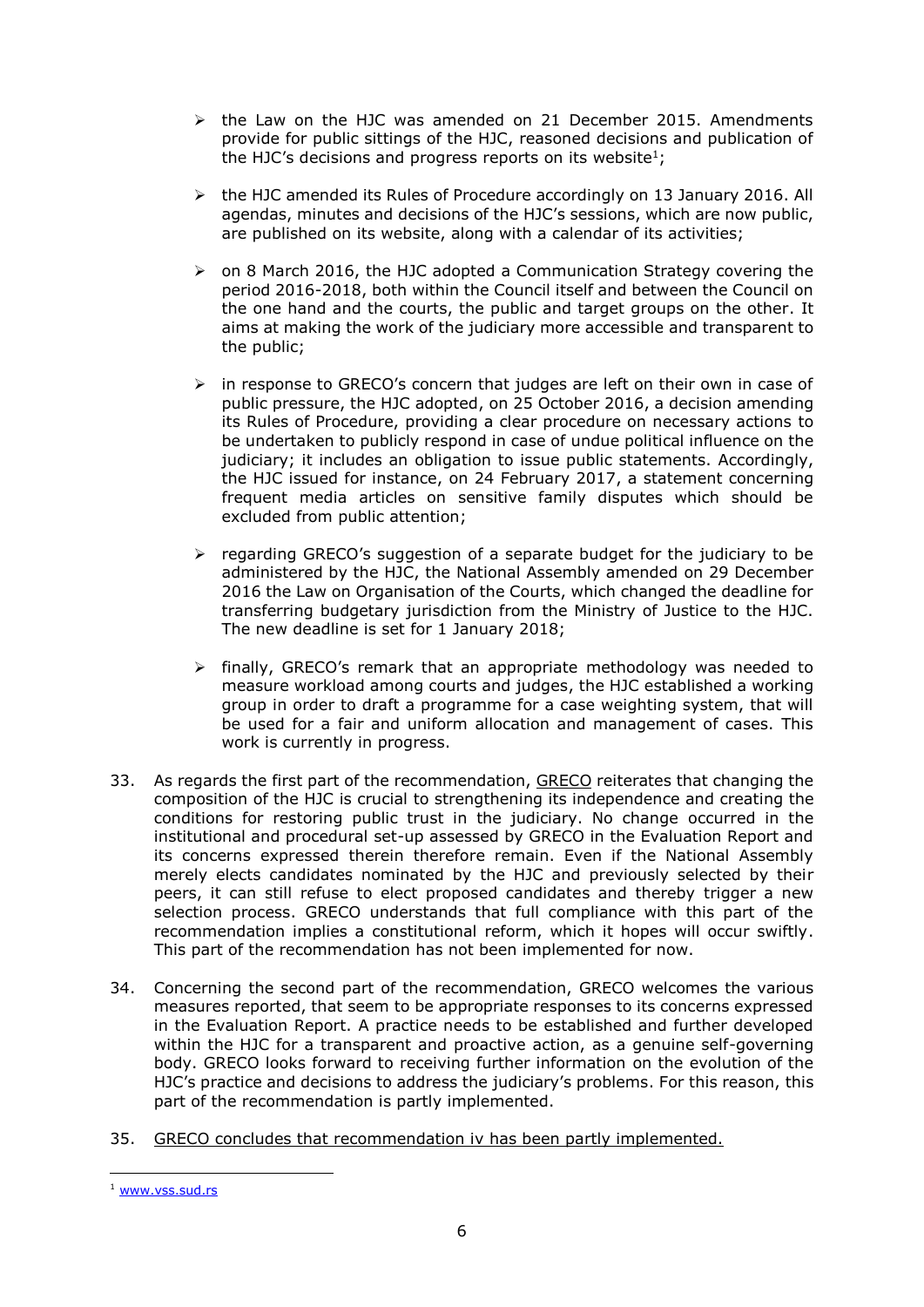#### **Recommendation v.**

- 36. *GRECO recommended reforming the procedures for the recruitment and promotion of judges and court presidents, in particular by excluding the National Assembly from the process, ensuring that decisions are made on the basis of clear and objective criteria, in a transparent manner and that positions of court presidents are occupied on an acting basis only for short periods of time.*
- 37. The authorities explain that clear procedures have been introduced for the first election, appointment to permanent positions and career progression for judges, thanks to the adoption by the HJC on 15 November 2016 and 29 March 2016 of several rulebooks: (i) Rulebook on criteria for evaluation of qualifications, competence and worthiness of candidates for judicial positions to be elected for the first time; (ii) Rulebook on criteria for evaluation of qualifications, competence and worthiness of judges for permanent judicial positions at the second or higher court and criteria for nomination of court presidents and (iii) Rulebook on the criteria, standards, procedures and competent authorities for the assessment of the work of judicial assistants. The rulebooks were prepared by a working group including judges of all levels, members of the HJC, representatives of judicial and prosecutorial assistants and various other stakeholders, as well as the OSCE.
- 38. These rulebooks provide for merit-based criteria and standards for the objective evaluation of candidates to judicial positions. For beginning of career positions, an examination, scoring system and establishment of a final list of candidates are foreseen. Interviews held with candidates to positions at all levels are open to the public and are recorded. Access to the recordings by anyone is possible on the premises of the HJC. For both beginning of career and higher judicial positions, the opinions of the candidates' colleagues and judges from the court immediately superior are also sought.
- 39. Regarding the positions of court presidents, the authorities mention that the HJC proceeded to a number of nomination proposals to the National Assembly, and that selection is on-going for several other positions. Accordingly, there are currently acting presidents in 11 of the 162 courts in Serbia. Except for two of them, acting presidents have been in their positions since September 2016 at the latest. Appointment procedures are on-going for these positions.
- 40. As regards the necessary constitutional amendments to exclude the National Assembly from the process of appointment of judges, the Ministry of Justice has been organising a series of roundtables throughout the country, including representatives of civil society, academics and the media. This process is to finish by mid-November 2017, after which the Ministry will begin drafting amendments.
- 41. GRECO welcomes the steps taken to improve the objectivity and transparency of the procedures for the recruitment and promotion of judges and court presidents, in particular the introduction of an examination for beginning of career posts, rulebooks containing objective criteria and the on-going selection or appointment process of a number of court presidents. However, it does not appear that the HJC is bound by the results obtained by the candidates in the selection procedure nor that it has to motivate its decision when it chooses to propose for appointment another candidate than the one who received the highest score. There is thus still room for bias in the recruitment and promotion of judges. Moreover, work on amending the Constitution, which is necessary in order to exclude the involvement of the National Assembly in the process of appointing judges, is at its very beginning.
- 42. GRECO concludes that recommendation v has been partly implemented.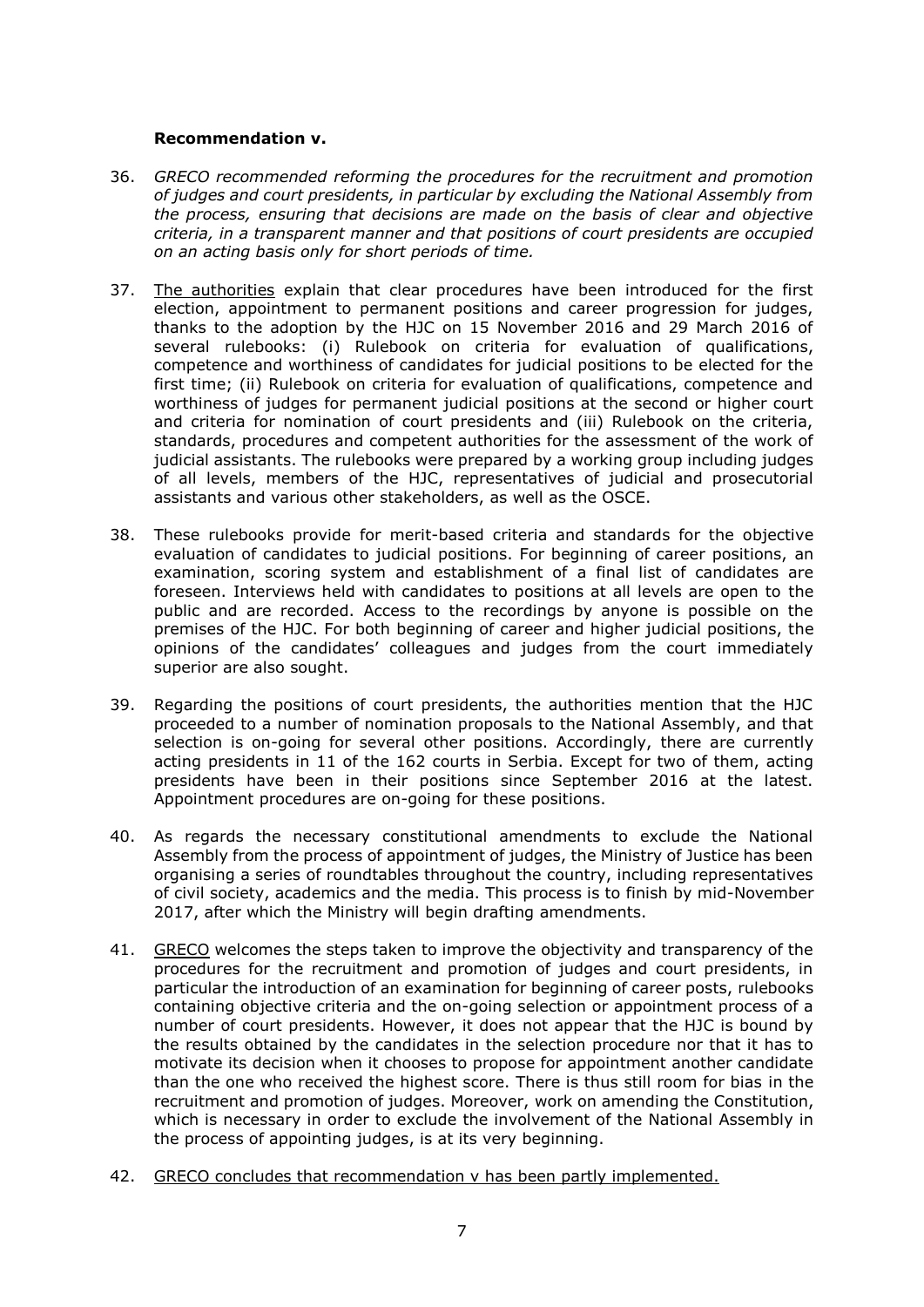#### **Recommendation vi.**

- 43. *GRECO recommended that the system of appraisal of judges' performance be reviewed (i) by introducing more qualitative criteria and (ii) by abolishing the rule that unsatisfactory evaluation results systematically lead to dismissal of the judges concerned.*
- 44. The authorities refer to the Rulebook on evaluation of the work of judges and court presidents, which was adopted by the HJC in July 2014 and implemented first in a pilot phase that lasted until the end of 2014. According to them, this enabled the inclusion of both quantitative and qualitative criteria in the evaluation. Previously, during the drafting stage of the Rulebook, the HJC had taken the view that the evaluation should not rely only on productivity elements. Hence, the working group that prepared the Rulebook determined, on the basis of the work of judges in 2013, a necessary minimal timeframe for rendering written decisions which does not jeopardise the quality of the work of judges. The HJC believes this criterion to be clear, objective, measurable and applicable in practice. Another criterion used is the number of cases carried out by judges compared to the expected monthly norm, which was determined by taking into account remarks from judges on this norm.
- 45. The authorities also explain that the provisions on evaluation ensure participation of the evaluated judges throughout the process and that a permanent commission has been established within the HJC to coordinate the work of the evaluation committees, consider disputes and provide guidance and proposals for improvement of the evaluation.
- 46. During the pilot phase, that covered 20 courts, judges were closely associated to the process and their remarks taken into account. OSCE and TAIEX experts also monitored the process and offered their recommendations. One of these recommendations was to rescind any link between the process of evaluation and disciplinary procedures. Accordingly, the HJC suggested to the Ministry of Justice, on 7 April 2015, to amend the Law on Judges so that a negative evaluation of judges should not give rise to grounds for dismissal. However, the draft amendments to the Law on Judges have not yet entered the parliamentary procedure.
- 47. Finally, the authorities dispute GRECO's statement that unsatisfactory results systematically lead to dismissal of the judges concerned. The Rulebook on evaluation provides that a judge whose performance is assessed as unsatisfactory is referred to mandatory training. According to the Law on Courts, unprofessional performance of judicial functions, which is conditioned by the judge receiving an unsatisfactory performance mark, constitutes merely a possible reason for dismissal.
- 48. While acknowledging the efforts undertaken by the Serbian authorities to put in place a sound system of appraisal of judges' performance, GRECO points out that the information provided only offers further explanation of the evaluation system as already assessed in the Evaluation Report and that not more than intentional steps are reported towards the implementation of the recommendation. The criteria highlighted above are clearly of a quantitative nature and the proposal by the HJC that any link between the appraisal of judges' performance and their dismissal should be severed has not yet led to any changes to the Law on Courts in this regard.
- 49. GRECO concludes that recommendation vi has not been implemented.

#### **Recommendation vii.**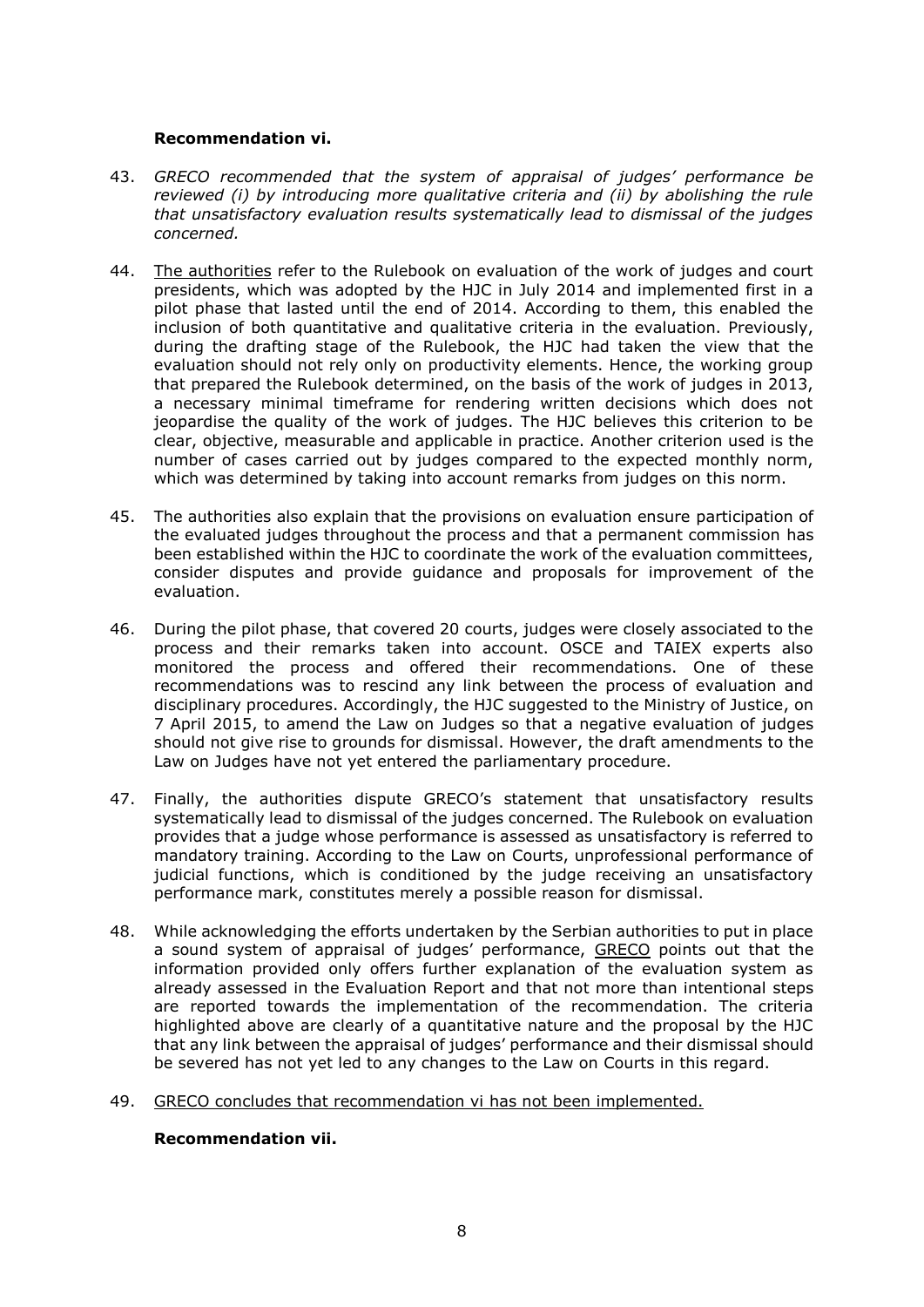- 50. *GRECO recommended (i) that the Code of Ethics for judges be communicated effectively to all judges and complemented by further written guidance on ethical questions – including explanations, interpretative guidance and practical examples – and regularly updated; (ii) that dedicated training of a practice-oriented nature and confidential counselling within the judiciary be provided for all categories of judges.*
- 51. With regard to the first part of the recommendation, the authorities explain that the Code of Ethics for judges is available on the HJC's website. Moreover, the HJC adopted, on 8 March 2016, a Code of Ethics for members of the High Judicial Council, which is also available on its website. On 13 January 2016, the HJC decided to establish an Ethics Committee as a working body of the Council. This Committee is tasked with monitoring the implementation of both codes of ethics, implementing evaluation and training activities in the field of ethics and analysing the need for changing the Code of Ethics in order to closely regulate the provisions for disciplinary responsibility of judges in case of non-compliance with the code.
- 52. The authorities add that upon request of a judge on ethical questions, the HJC may draw conclusions at its sessions, which are notified to the judge and the public and announced on the HJC's website.
- 53. Concerning the second part of the recommendation, the authorities report that the HJC adopted, on 18 January 2017, a Programme for continuous training of judges and court staff in 2017. The Programme includes dedicated training on ethics for judges and prosecutors covering the following main topics: international standards on judicial/prosecutorial ethics and their application in the legislation of the Republic of Serbia; conflicts of interest (incompatibility of functions, reporting suspicions of conflicts of interest, exemption); hypothetical questions and practical examples of real life scenarios; disciplinary proceedings for violation of the Code of Ethics and establishment of clear channels for consideration of dilemmas on ethical issues. In the implementation of this programme, four seminars on the Code of Ethics took place in Novi Sad, Kragujevac, Niš and Belgrade at the end of September 2017. A brochure on the Code of Ethics has also been prepared and will be distributed to all courts.
- 54. In cooperation with the OSCE, the HJC conducted a comprehensive analysis of the decisions of disciplinary bodies and the HJC in disciplinary proceedings. The brochure containing this analysis has been published and is available on the HJC's website. Finally, the HJC has established cooperation with the Anti-Corruption Agency (ACA), *inter alia,* via regular meetings.
- 55. GRECO takes the view that the measures reported go some way towards implementing the second part of the recommendation. The training programme for judges (and prosecutors) seems appropriate and the analysis of the decisions in disciplinary proceedings could have some educational value if they are to be adequately disseminated and used during training. That said, more determined action is needed. No confidential counselling system has been put in place and conclusions by the HJC on ethical dilemmas are hardly an adequate substitute. Given the lack of trust in the HJC highlighted in the Evaluation Report and the public nature of these deliberations, it is doubtful that this avenue will be much used by judges. Designating a mechanism for confidential counselling – for instance by experienced judges – outside the HJC is necessary, as explained in the Evaluation Report.
- 56. As regards the first part of the recommendation, no measures have been taken to respond directly to the concerns expressed in the Evaluation Report. The Code of Ethics is available on the HJC's website, but this was already the case at the time of adoption of the Report, which nevertheless highlighted a lack of awareness of the Code by judges. The Evaluation Report also points out the vagueness of the Code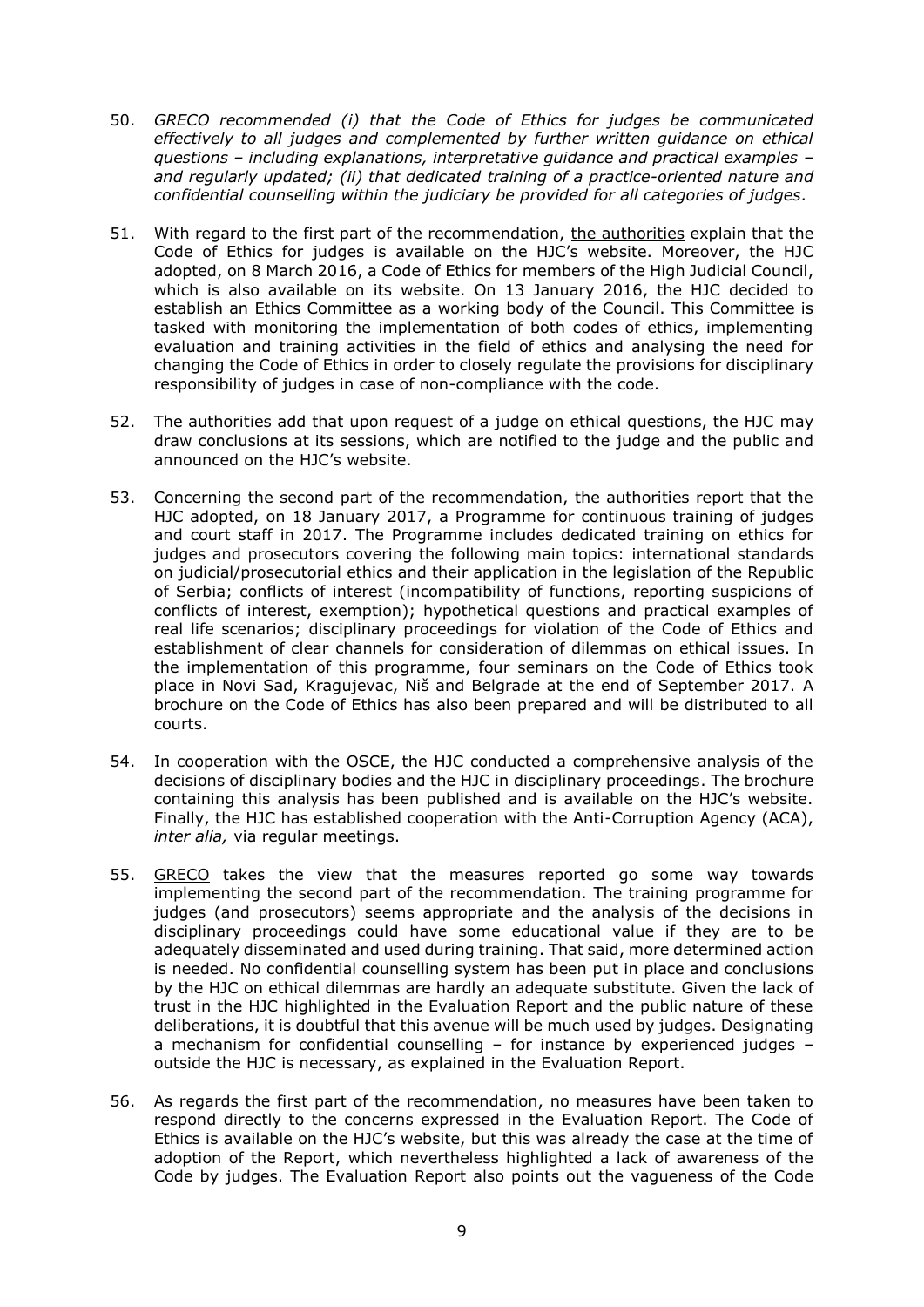and the need to issue complementary guidance on its provisions. This has not yet been done, nor does it seem to fall explicitly within the remit of the newly created Ethics Committee.

57. GRECO concludes that recommendation vii has been partly implemented.

*Corruption prevention in respect of prosecutors*

#### **Recommendation viii.**

- 58. *GRECO recommended (i) changing the composition of the State Prosecutorial Council (SPC), in particular by excluding the National Assembly from the election of its members, providing that a substantial proportion of its members are prosecutors elected by their peers and by abolishing the ex officio membership of representatives of the executive and legislative powers; (ii) taking appropriate measures to strengthen the role of the SPC as a genuine self-governing body which acts in a proactive and transparent manner.*
- 59. Concerning the first part of the recommendation, the authorities explain that the constitutional reform necessary to implement it is foreseen for the end of 2017. No progress towards implementation could therefore take place during the reporting period.
- 60. Concerning the second part of the recommendation, the authorities provide the following information:
	- $\triangleright$  a multi-year strategic plan has been drafted by the State Prosecutorial Council (SPC) with the support of the World Bank and the IPA 2013 twinning project, in order to strengthen the SPC's role and capacities as a genuine self-governing body;
	- implementation of the IPA 2013 project started in August 2015 and continued in 2016, with expert analysis of the legal framework, seminars and study visits intended to contribute to the SPC capacity building. These activities focused in particular on strategic planning, modernisation of the administrative office, human resources management, budgetary planning and allocation, transparency and cooperation with other authorities, media and civil society etc.; further strengthening and capacity building of the SPC are foreseen within the framework of the upcoming IPA 2017 project which is currently being programmed;
	- $\triangleright$  the Parliament adopted amendments to the Law on the SPC in 2015. They provide for publicity of the sessions and acts of the SPC sittings via its website<sup>2</sup>;
	- $\triangleright$  the SPC adopted, on 23 March 2017, amendments to its Rules of Procedure. Changes include (i) establishment of clear rules on the SPC's public response in case of political interference in the work of public prosecutors; (ii) specification and standardisation of operational working procedures and (iii) improvement of the efficiency of the SPC. To that end, several working bodies of the SPC were established in addition to the existing Ethical Board, namely the Commissioner for autonomy in cases of political and other undue influence, a working group for the monitoring of judicial laws, a working group for educational programmes, as well as working bodies competent to monitor certain areas, with a view to meeting obligations from the Action

 $\overline{a}$ <sup>2</sup> [www.dvt.jt.rs](http://www.dvt.jt.rs/)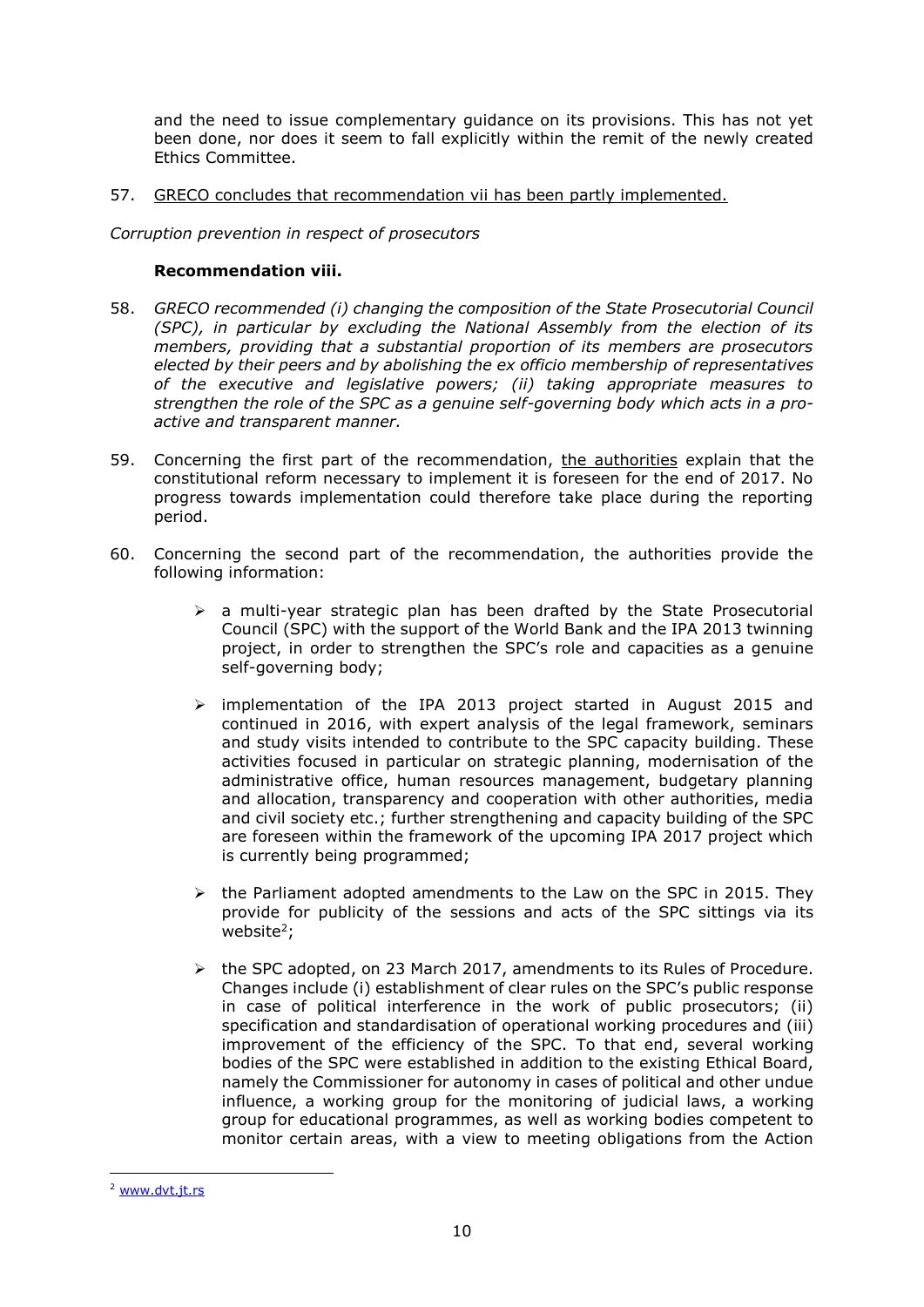Plan on EU accession. The rights and obligations of the SCP's President and members were further specified and an obligation was set out that the Council's decisions are to be motivated. A right of appeal of certain decisions is also foreseen.

- $\triangleright$  All Public Prosecutors' Offices were informed of the establishment of the Commissioner for autonomy in cases of political and other undue influence and of the possibility to contact him about concrete cases of undue influence. Cases may be registered as classified if necessary.
- 61. GRECO takes note of the lack of progress regarding the first part of the recommendation. Concerning the second part of the recommendation, GRECO welcomes the various measures reported, that seem appropriate responses to its concerns as expressed in the Evaluation Report. It looks forward to assessing further progress in its next report, particularly as regards the establishment of a practice for transparent and proactive action of the SPC as a genuine self-governing body.

#### 62. GRECO concludes that recommendation viii has been partly implemented.

#### **Recommendation ix.**

- 63. *GRECO recommended reforming the procedures for the recruitment and promotion of public prosecutors and deputy public prosecutors, in particular by excluding the National Assembly from the process, limiting the discretion of the government and ensuring that decisions are made on the basis of clear and objective criteria in a transparent manner and that positions of public prosecutors (i.e. heads of office) are occupied on an acting basis only for a short period of time.*
- 64. The authorities indicate that the SPC is engaged in a reform process of the selection and promotion of public prosecutors and deputy public prosecutors within the existing constitutional and legal framework. On 29 May 2014, the SPC adopted a Rulebook on criteria and performance evaluation of public prosecutors and deputy public prosecutors. It has been applied as from 15 January 2015, after an initial period of trial implementation in a number of public prosecution offices. Consequently, the SPC elected on 2 February 2015 for the first time deputy public prosecutors on permanent positions, in line with the provisions of the new Rulebook. Subsequently, public prosecution offices were requested to submit to the SPC performance evaluations of the candidates who applied for posts.
- 65. Moreover, the SPC adopted, on 7 September 2017, a Rulebook on criteria for the evaluation of qualifications, competence and worthiness of candidates during the procedure for nominating deputy public prosecutors to first election. The Rulebook states, *inter alia,* that the final assessment mark of the candidates who undergo initial training at the Judicial Academy is considered to be a measurable and valid criterion of competence and qualification for the first election as a deputy public prosecutor in a basic public prosecution office.
- 66. Detailed information on the evaluation procedure is posted on the SPC's website and forwarded to all public prosecution offices in order to promote the importance of performance evaluation and its influence on promotion.
- 67. The information provided does not enable GRECO to assess the recommendation as implemented, even partly. While understanding that the pending constitutional reform prevents the implementation of some elements of the recommendation, notably the exclusion of the National Assembly from the process, GRECO underlines that the criteria used by the SPC for the recruitment and promotion of public prosecutors and deputy public prosecutors remain unclear. Moreover, nothing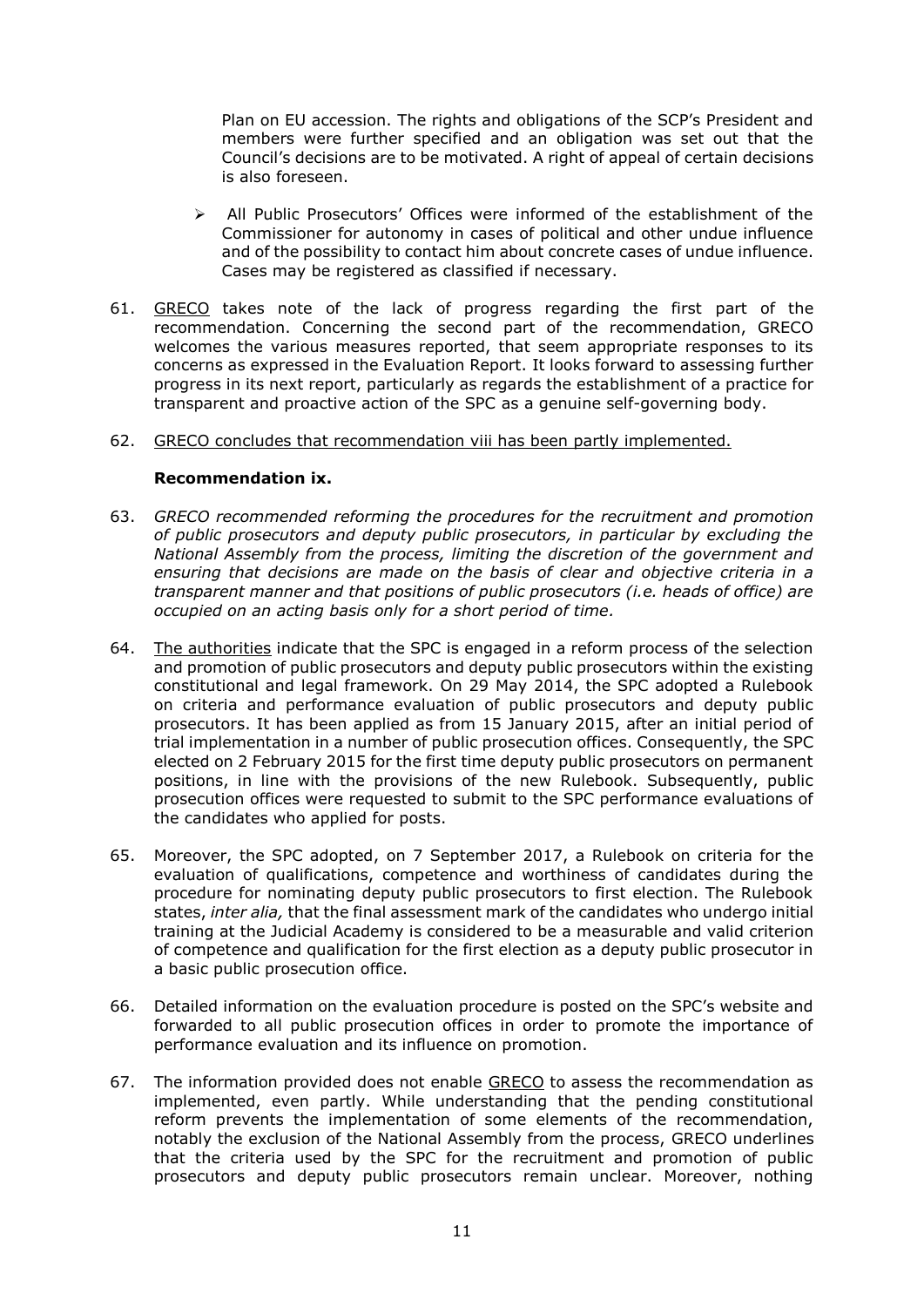indicates that the government's discretion in the process has been curbed, or that positions of heads of offices are being filled on a permanent basis.

68. GRECO concludes that recommendation ix has not been implemented.

#### **Recommendation x.**

- 69. *GRECO recommended that the system for appraising the performance of public prosecutors and deputy public prosecutors be reviewed (i) by revising the quantitative indicators and ensuring that evaluation criteria consist principally of qualitative indicators and (ii) by abolishing the rule that unsatisfactory evaluation results systematically lead to dismissal and ensuring that prosecutors have adequate possibilities to contribute to the evaluation process.*
- 70. The authorities provide further explanations on the existing Rulebook for performance evaluations, underlining that it provides for circumstances under which an extraordinary performance evaluation may be carried out, contains qualitative evaluation criteria, does not permit automatic dismissal based on unsatisfactory marks and provides for a right of appeal prior to the adoption of the final decision on evaluation. Nevertheless, a revision of the Rulebook is planned, during which relevant GRECO recommendations will be considered in order to increase the degree of clarity, objectivity and uniformity of the system in place.
- 71. First part of the recommendation: as regards extraordinary performance evaluations, the authorities point out that art. 9 of the Rulebook leaves no room for arbitrariness, by clearly defining the conditions for deciding to carry out an extraordinary evaluation as follows: when establishing lists of candidates for election of public prosecutors; during the selection process; when determining any valid reasons for dismissal; in case of an unsatisfactory performance; as well as in any other circumstances deemed appropriate by the SPC.
- 72. Concerning evaluation criteria, the Rulebook provides for the following three criteria for evaluating the performance of deputy public prosecutors: (i) promptness in handling cases; (ii) professionalism, skills and success rate in handling cases; (iii) professional commitment and cooperation.
- 73. The authorities submit that only the first criterion is quantitative, since performance is assessed by examining the number of processed cases by the deputy public prosecutor against the number of total assigned cases over the evaluation period. The other two criteria evaluate the quality of prosecutors' performance. The second one is evaluated based on a percentage of final convictions passed as a result of indictments. The authorities underline that such a criterion, which is objective, reliable and measurable, does not make it quantitative in nature. The third criterion is also qualitative in nature, since it is based on benchmarks such as accuracy and clarity of issued acts and procedural actions, argumentation and legal reasoning skills, respect of rights and dignity of the participants in legal procedures etc.
- 74. The evaluation of the performance of public prosecutors, for its part, is based on the following three criteria: (i) general management ability skills; (ii) monitoring and control ability; (iii) overall results of the public prosecutor's office performance. To assess them, reports data on offices' performance, plans and programmes adopted, monitoring reports of prosecutorial and judicial practice, etc. are used, according to detailed rules for objectively measuring performance provided for in the Rulebook.
- 75. Second part of the recommendation: the authorities dispute the idea contained in the Evaluation Report according to which the Rulebook contains a rule that unsatisfactory evaluation results systematically lead to dismissal. On the contrary, art. 8 of the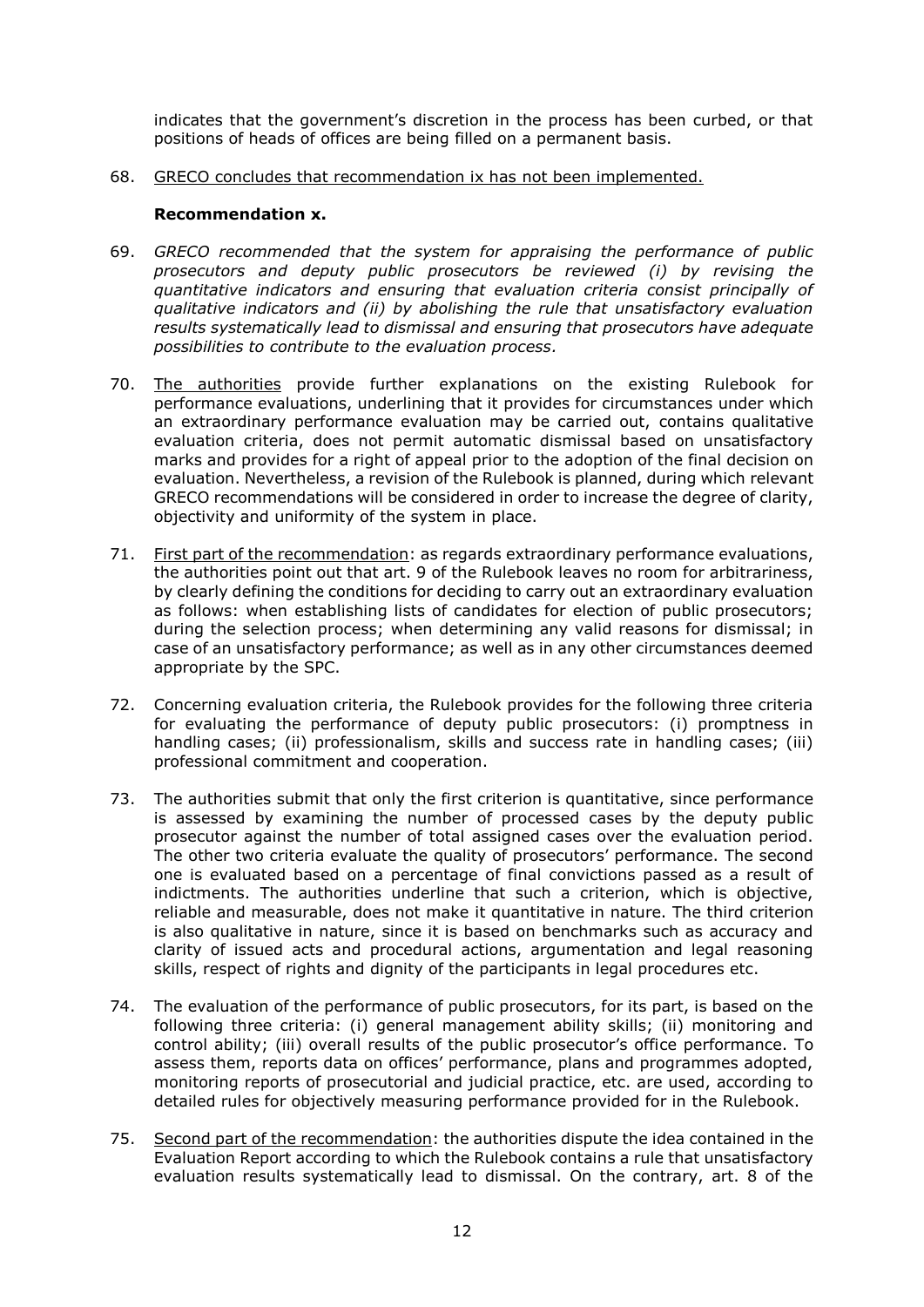Rulebook sets out an obligation to issue a written warning in case of a clear likelihood that a prosecutor will be given an "unsatisfactory" mark. The evaluator is also obliged to propose measures to remedy deficiencies identified in the work of the evaluated prosecutor. Art. 92 of the Law on Public Prosecution prescribes an incompetent performance of prosecutorial functions as a valid reason for dismissal. Art. 93 further elaborates what constitutes incompetent performance to include an "unsatisfactory" performance evaluation mark. The Rulebook also provides an obligation to conduct an extraordinary performance evaluation of prosecutors who received "unsatisfactory" marks, so that the mark can be improved, thereby avoiding systematic dismissal from office. No prosecutor received an "unsatisfactory" mark during the reporting period and there was no dismissal for incompetent performance of prosecutorial functions.

- 76. A new Regulation of work of the SPC is planned, which will enable the SPC to define criteria for referring prosecutors to additional training based on performance appraisal results.
- 77. Finally, the authorities stress that the Rulebook provides for a right of appeal to the SPC against a performance evaluation. It enables a second instance performance evaluation, which guarantees the right of prosecutors to be heard prior to the adoption of a final evaluation.
- 78. GRECO notes that no new development has occurred in this area since the adoption of the Evaluation Report. At that time, GRECO deemed the situation, and the rules that the authorities reiterate today, as not satisfactory. The authorities now indicate that a revision of the Rulebook on performance evaluations is planned and that GRECO's concerns will be taken into account in this context. This intention is welcome, as the explanations provided above on the current evaluation system do not dispel GRECO's concerns, except as regards the clarification regarding the right of appeal of prosecutors against the result of an evaluation and the possibility to request a second instance evaluation. On this basis, the second part of the recommendation may be regarded as partly implemented. Yet, giving prosecutors additional possibilities to contribute to their evaluation, for instance by commenting on a preliminary draft or being heard during the process, would be welcome improvements. There is also a clear link between unsatisfactory performance marks and dismissal procedures, even if one does not systematically lead to the other, as the authorities suggested. GRECO, therefore, awaits concrete developments in this respect. The first part of the recommendation remains not implemented, as no changes to the current evaluation criteria, which rely heavily on quantitative benchmarks, have been reported.

## 79. GRECO concludes that recommendation x has been partly implemented.

#### **Recommendation xi.**

- 80. *GRECO recommended (i) that the Code of Ethics for public prosecutors and deputy public prosecutors be communicated effectively to all prosecutors and complemented by further written guidance on ethical questions – including explanations, interpretative guidance and practical examples – and regularly updated; ii) that dedicated training of a practice-oriented nature and confidential counselling within the prosecution service be provided for all categories of prosecutors.*
- 81. The authorities indicate that dedicated training on ethics is being provided on a regular basis by the Judicial Academy. In 2015 and 2016, a total of eight seminars were conducted on the Code of Ethics, which 116 prosecutors attended. Four further seminars took place at the end of September 2017. An international seminar on ethics for judges and prosecutors also took place, in October 2016, under the IPA 2013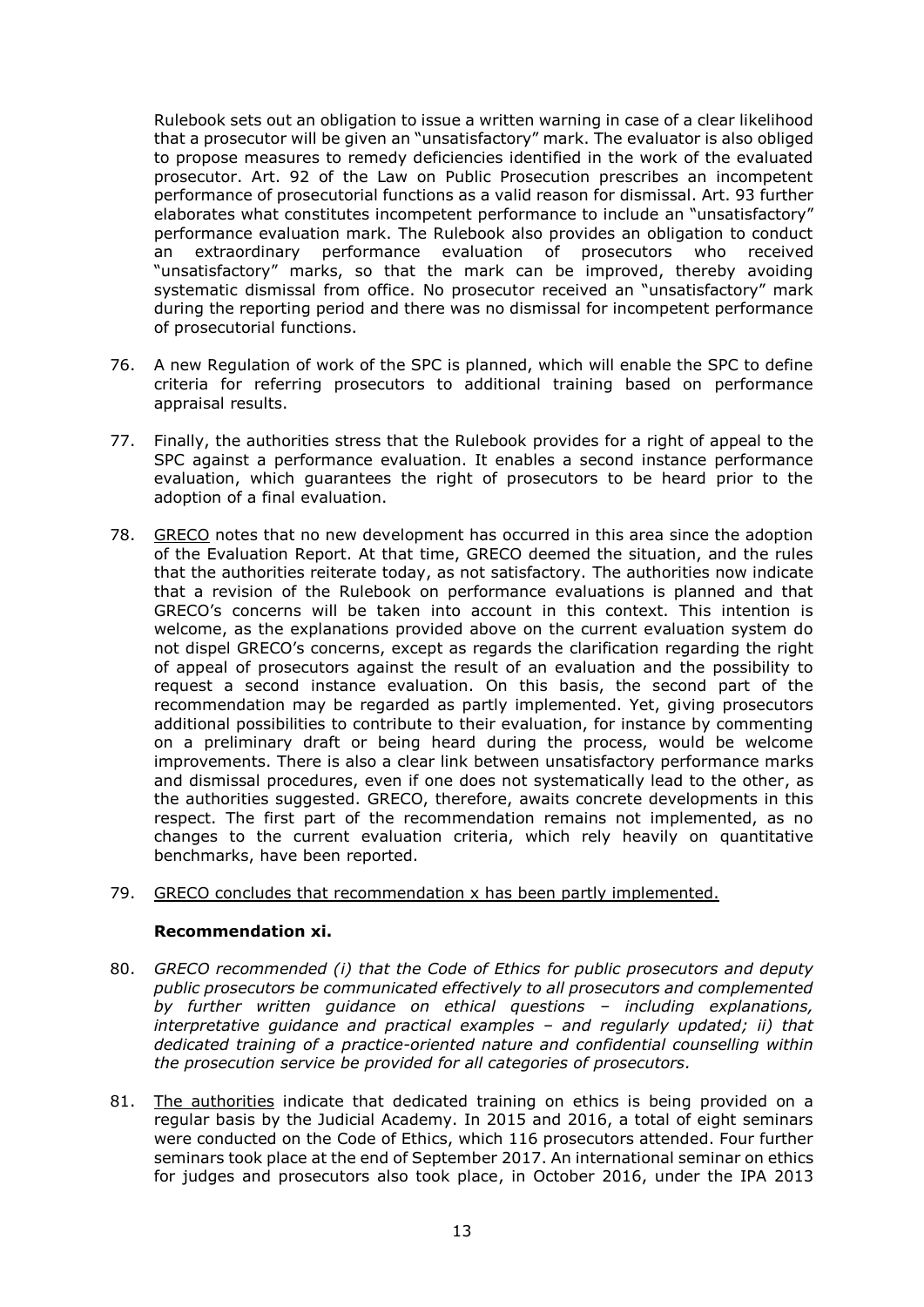project on "Capacity building for the HJC and SPC". Moreover, under that project, a report on the Code of Ethics is being prepared, which contains comments by representatives of the Ethical Board and disciplinary bodies.

- 82. In May 2014, the SPC established an Ethical Committee as an ad hoc working body of the Council. It is tasked with promoting ethical standards, providing upon request practical guidance and explanations in case of ethical dilemmas and providing confidential counselling on the implementation of ethical standards. Further to the Evaluation Report, the role and powers of the Ethical Committee were further strengthened in order to raise awareness about the Code of Ethics. No practical guidance or explanations have been issued so far as no requests were received.
- 83. The authorities also submit that cooperation was established between the SPC and the Anti-Corruption Agency (ACA) in order to ensure that prosecutors submit asset declarations to the ACA in a timely manner and that the ACA is informed of staff changes within the prosecution service for the purpose of detecting conflicts of interest. Finally, the SPC is participating in the development of integrity plans for public prosecution offices, as a member of a working group on this issue.
- 84. GRECO takes note of the information reported as regards training and the counselling role of the Ethics Committee within the SPC. In the Evaluation Report, a preference was expressed for giving this counselling role to experienced prosecutors outside the SPC, in order to clearly separate the advisory and disciplinary systems as a main rule. The second part of the recommendation is partly implemented.
- 85. As regards the first part of the recommendation, no measures in addition to the training activities have been taken to effectively communicate the Code of Ethics to prosecutors. The Ethics Committee is competent to provide written guidance on its provisions, which is welcome. However, no guidance has actually been provided yet. It seems that the Report on the Code of Ethics currently under preparation could contribute towards implementation of the first part of the recommendation as well, although the content of this document remains to be seen. Therefore, this part of the recommendation is also partly implemented.
- 86. GRECO concludes that recommendation xi has been partly implemented.

*Regarding all categories of persons*

#### **Recommendation xii.**

- 87. *GRECO recommended that the rules on conflicts of interest and related matters that*  apply to members of parliament, judges and prosecutors, inter alia, those that *concern the definition and management of conflicts of interest, the holding of several public offices concurrently and secondary activities, asset declarations (scope, disclosure of information and control) and sanctions, be further developed and clarified.*
- 88. The authorities indicate that the Ministry of Justice working group drafting the new Law on the Anti-Corruption Agency (ACA) prepared a draft in October 2016. This draft was published on the Ministry of Justice's website and a public consultation was then organised by the Ministry of Justice, which lasted until mid-November 2016. The working group is currently being consulted on the draft again, after which it will be sent to the government.
- 89. Changes to be introduced by the draft law include dedicating separate chapters to conflicts of interest and accumulation of public offices, in order to clearly distinguish both issues. A new definition of conflicts of interest excludes the notion of private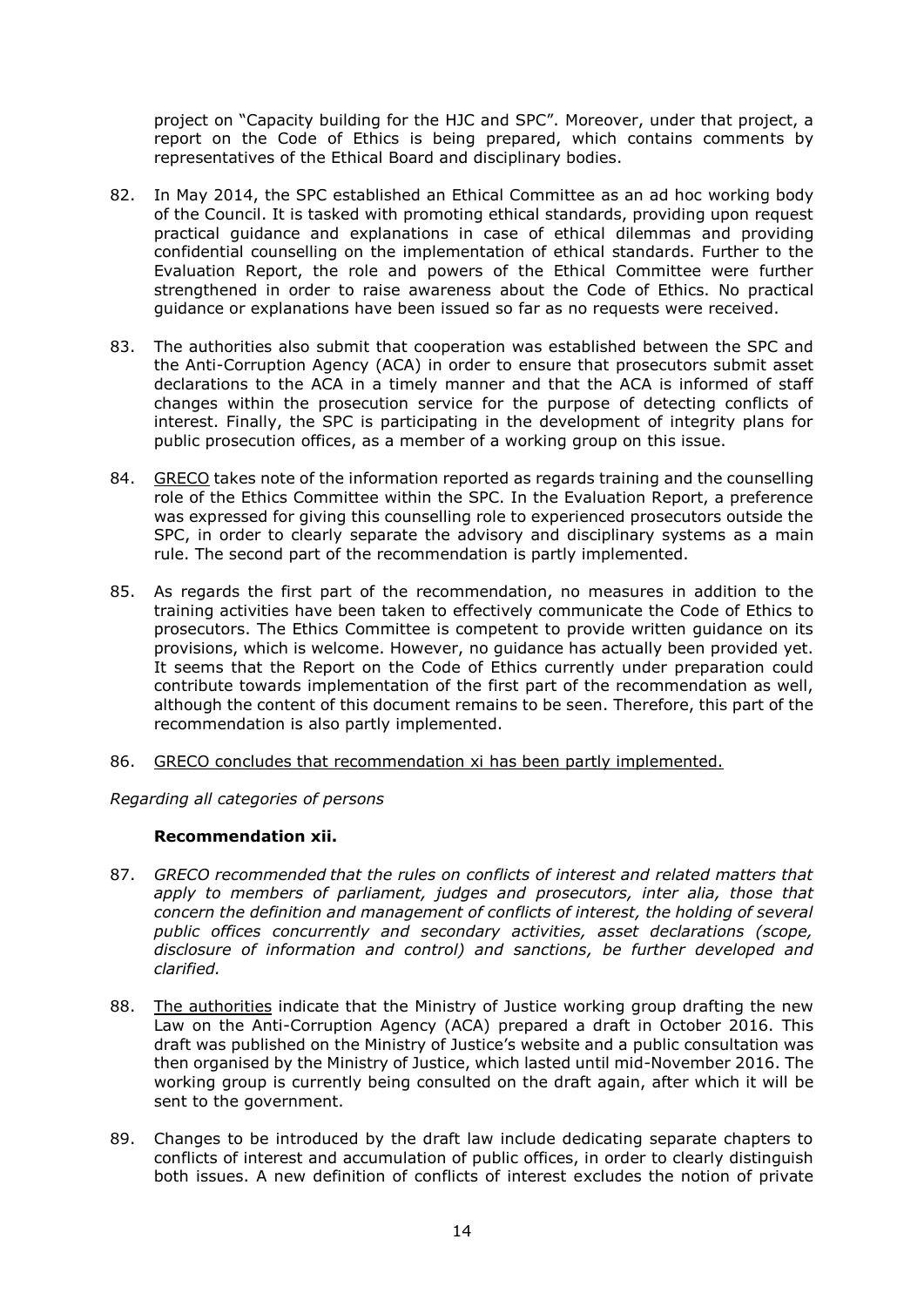interest which "seems to have an influence" on public officials in the exercise of their functions, hence avoiding the possibility of a wide interpretation of the law. Draft changes are brought to the provisions on notification of the existence of a private interest and the time limit during which the ACA may initiate *ex officio* proceedings on the existence of a conflict of interest has been upped to five years.

- 90. Regarding disclosure of assets and income, the obligation to report has been expanded to cover also the public official's (adoptive) parents and children, regardless of whether they share the official's household. Draft changes were also brought to the sanctioning regime, such as the inclusion of income in the criminal offence of failure to file a declaration or provision of false information and the removal of gaps in misdemeanour offences. Finally, rules concerning the accumulation of offices are intended to be changed by providing that one person can only hold one public office.
- 91. GRECO takes note of the changes included in the draft law on the ACA. Some of them seem to go in the right direction, for instance the extension of the scope of asset declarations to a broader range of relatives of public officials or the removal of gaps in misdemeanour offences. GRECO will need to analyse in more detail the provisions of the adopted law to verify that they do indeed meet the concerns that gave rise to the recommendation. That said, it would seem that a number of these concerns have not yet been addressed. This is the case in particular with the need for conflicts of interest provisions taking into account the specific role of MPs. Moreover, the announced restriction of the scope of the definition of conflicts of interest to exclude apparent conflicts is worrying and seems to run counter to the objective of the recommendation. GRECO urges the authorities to reconsider this issue and to take into account all the concerns regarding conflicts of interest highlighted in relation to this recommendation. Moreover, GRECO notes that the draft law on the ACA is still under consideration at the level of the working group and has not yet been endorsed by the Ministry of Justice or the government. The draft law is susceptible to undergo further significant changes and therefore, in keeping with its practice, GRECO cannot yet consider that the recommendation has been even partly implemented.
- 92. GRECO concludes that recommendation xii has not been implemented.

## **Recommendation xiii.**

- 93. *GRECO recommended that the role of the Anti-Corruption Agency in the prevention of corruption and in the prevention and resolution of conflicts of interest with respect to members of parliament, judges and prosecutors be further strengthened, inter alia, i) by taking appropriate measures to ensure an adequate degree of independence and by providing adequate financial and personnel resources and ii) by extending the Agency's competences and rights, to include, for example, the right to immediate access to data from other public bodies, the right to act upon anonymous complaints and on its own initiative, and the right to file criminal charges, request misdemeanour proceedings and launch initiatives for disciplinary proceedings.*
- 94. The authorities explain that the draft law on the ACA, which is currently being prepared by the Ministry of Justice, will further strengthen the role and independence of the ACA and it prescribes that the ACA should be allocated sufficient funds to ensure its effectiveness, as requested by the first part of the recommendation.
- 95. As far as the second part of the recommendation is concerned, the draft law foresees the possibility for the ACA to have direct access to data from the registers held by the Treasury, Business Register Agency and other registers held by public authorities. Other legal entities will have the obligation to submit to the ACA the documents and data necessary to perform its tasks. Another new right will be the right of direct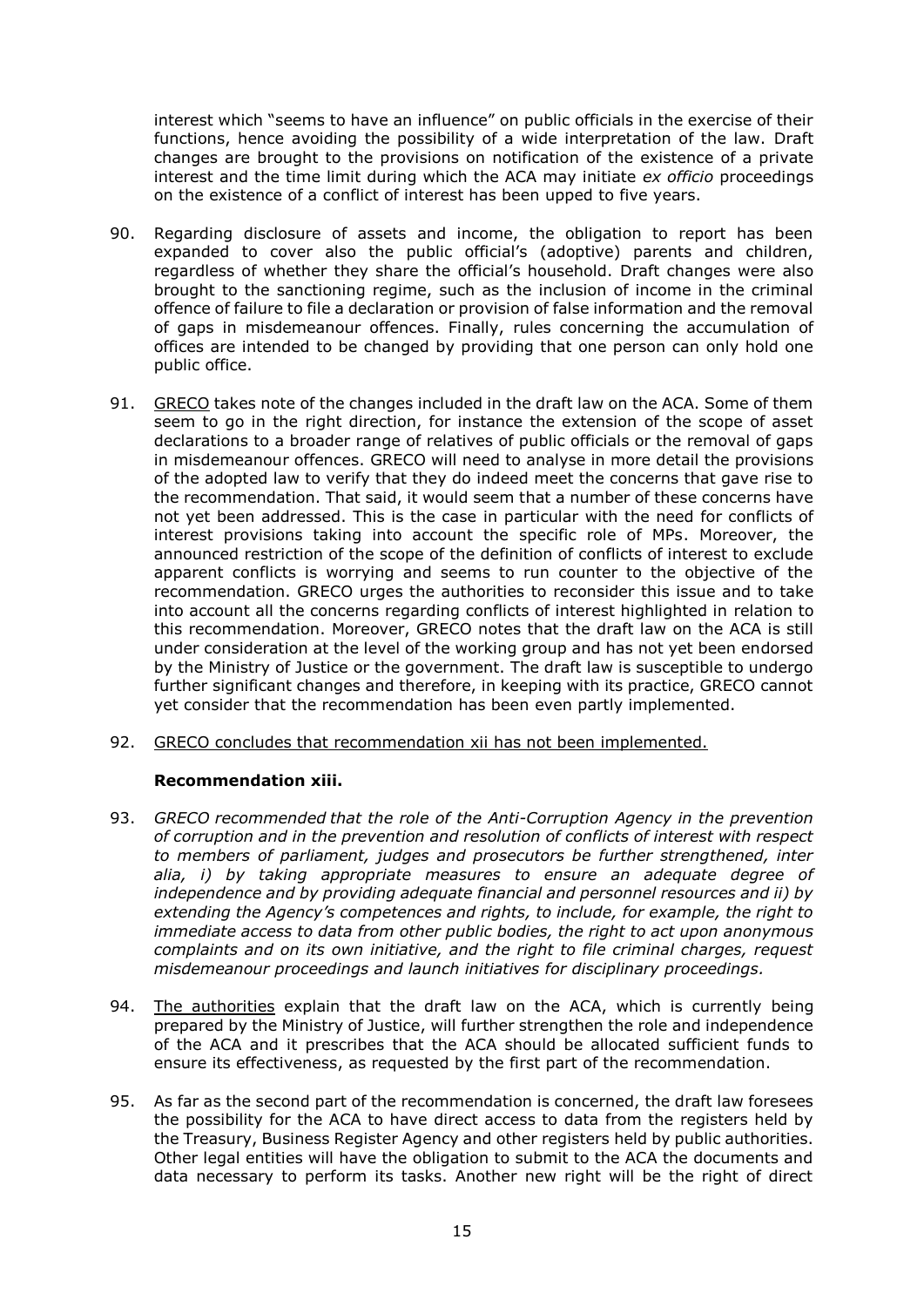access for the ACA to official records and documents held by public authorities, legal entities and entrepreneurs. Moreover, the draft law provides the ACA with the competence to act upon anonymous complaints. Another innovation referred to by the authorities is that complaint proceedings may result in an opinion by the ACA on the situation, which will contain recommendations and be sent to the relevant public authority. The ACA will also be able to initiate *ex officio* proceedings to investigate suspicions of corruption at a public authority. Finally the ACA's competence is also said to be further extended to include the filing of criminal charges and the submission of requests for initiating misdemeanour or disciplinary proceedings.

- 96. GRECO takes note that the information provided largely follows the reform proposals described in the Evaluation Report. That said, as the draft law has not yet been endorsed by the Ministry of Justice or the government, it cannot assess that the recommendation has been implemented, even partly.
- 97. GRECO concludes that recommendation xiii has not been implemented.

#### **III. CONCLUSIONS**

- 98. **In view of the foregoing, GRECO concludes that Serbia has not implemented satisfactorily or dealt with in a satisfactory manner any of the thirteen recommendations contained in the Fourth Round Evaluation Report.** Seven recommendations have been partly implemented and six have not been implemented.
- 99. More specifically, recommendations i, iv, v, vii, viii, x and xi have been partly implemented and recommendations ii, iii, vi, ix, xii and xiii have not been implemented.
- 100. With respect to members of parliament, only limited progress has been achieved as regards transparency of the activity of the National Assembly. More determined action is necessary in this regard, as well as on the adoption of a code of conduct and the introduction of rules for members of parliament on how they interact with lobbyists and other third parties.
- 101. As far as judges are concerned, GRECO welcomes the measures taken to further develop the role of the High Judicial Council, improve the objectivity and transparency of the procedures for the recruitment and promotion of judges, as well as to train judges on ethical issues. Beyond a necessary constitutional reform in order to change the composition of the High Judicial Council and exclude the National Assembly from the process of recruitment of judges, GRECO expects a review of the system of appraisal of judges' performance.
- 102. Prosecutors are in a situation largely similar to judges. Some steps have been taken to strengthen the role of the State Prosecutorial Council, to review the performance appraisal system for prosecutors and to train them on ethical issues. Further progress is conditioned by the upcoming constitutional reform. GRECO also calls upon the Serbian authorities to review the criteria for the recruitment and promotion of prosecutors.
- 103. In view of the above, GRECO concludes that the overall very low level of compliance with the recommendations is "globally unsatisfactory" within the meaning of Rule 31, paragraph 8.3 of the Rules of Procedure. GRECO therefore decides to apply Rule 32 concerning members found not to be in compliance with the recommendations contained in the mutual evaluation report, and asks the Head of the Serbian delegation to provide a report on the progress in implementing the pending